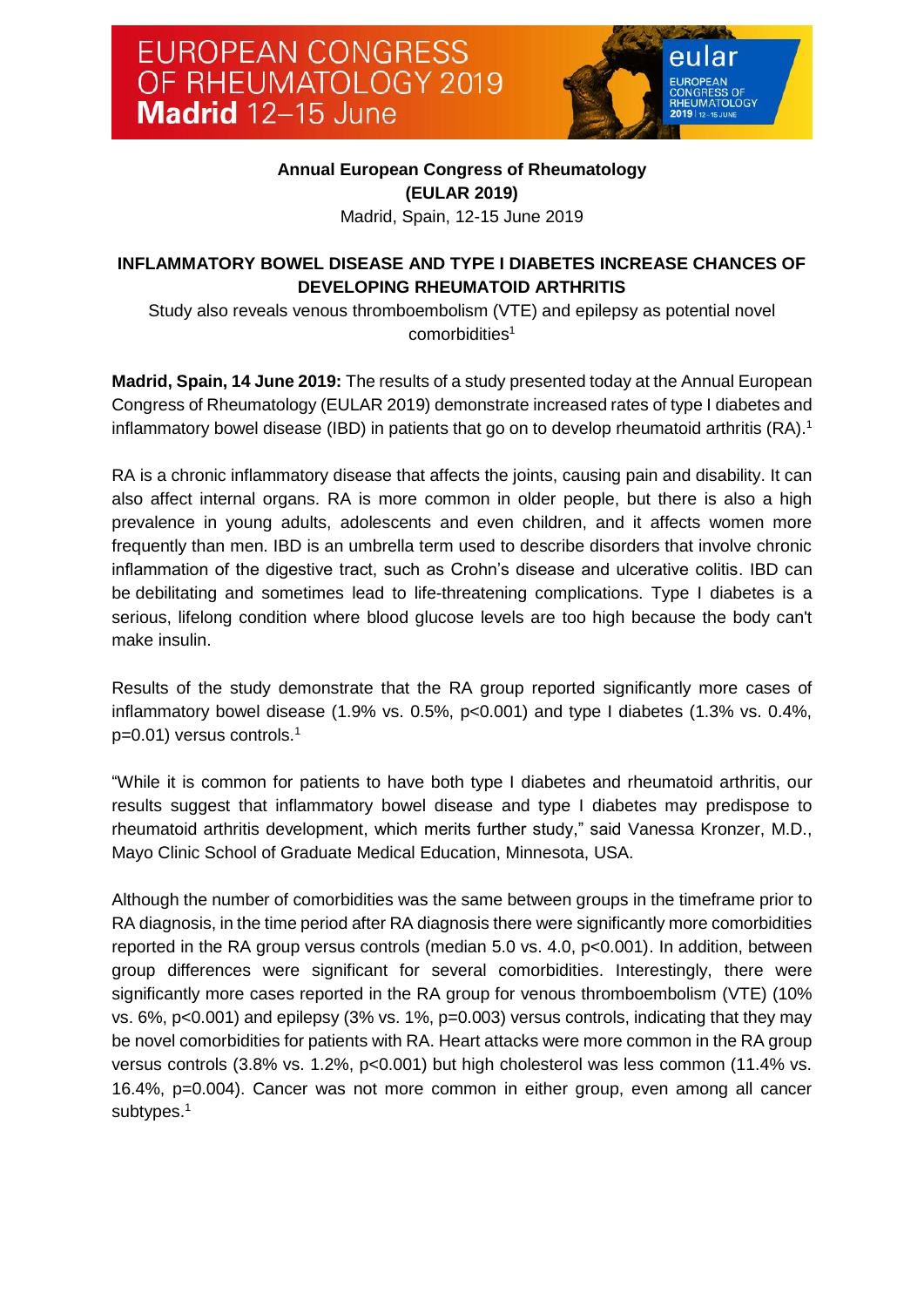"These results are important because understanding the timeline of comorbidity development in patients with rheumatoid arthritis will inform our knowledge of the disease progression and help identify targets for improving outcomes," said Professor Hans Bijlsma, President, EULAR.

The study included 821 patients with RA from a biobank, each with a further three matched controls based on age, sex, and location of residence at the time of the biobank survey. The survey included the self-reported presence/absence and age of onset for 77 comorbidities. The mean age was 62 years, and 73% were female.<sup>[1](#page-0-0)</sup>

### **Abstract number: OP0088**

## **-ENDS-**

## **NOTES TO EDITORS**

**For further information on this study, or to request an interview with the study lead, please do not hesitate to contact the EULAR Press Office:**

**Email:** [eularpressoffice@ruderfinn.co.uk](mailto:eularpressoffice@ruderfinn.co.uk) **Telephone:** +44 (0) 20 7438 3084 **Twitter:** @EULAR\_Press **EULAR TV:** YouTube.com/EULARorg

### **About Rheumatic and Musculoskeletal Diseases**

Rheumatic and musculoskeletal diseases (RMDs) are a diverse group of diseases that commonly affect the joints, but can also affect the muscles, other tissues and internal organs. There are more than 200 different RMDs, affecting both children and adults. They are usually caused by problems of the immune system, inflammation, infections or gradual deterioration of joints, muscle and bones. Many of these diseases are long term and worsen over time. They are typically painful and Iimit function. In severe cases, RMDs can result in significant disability, having a major impact on both quality of life and life expectancy.<sup>2</sup>

#### **About EULAR**

The European League against Rheumatism (EULAR) is the European umbrella organisation representing scientific societies, health professional associations and organisations for people with RMDs. EULAR aims to reduce the burden of RMDs on individuals and society and to improve the treatment, prevention and rehabilitation of RMDs. To this end, EULAR fosters excellence in education and research in the field of rheumatology. It promotes the translation of research advances into daily care and fights for the recognition of the needs of people with RMDs by the EU institutions through advocacy action.

To find out more about the activities of EULAR, visit: [www.eular.org](http://www.eular.org/)